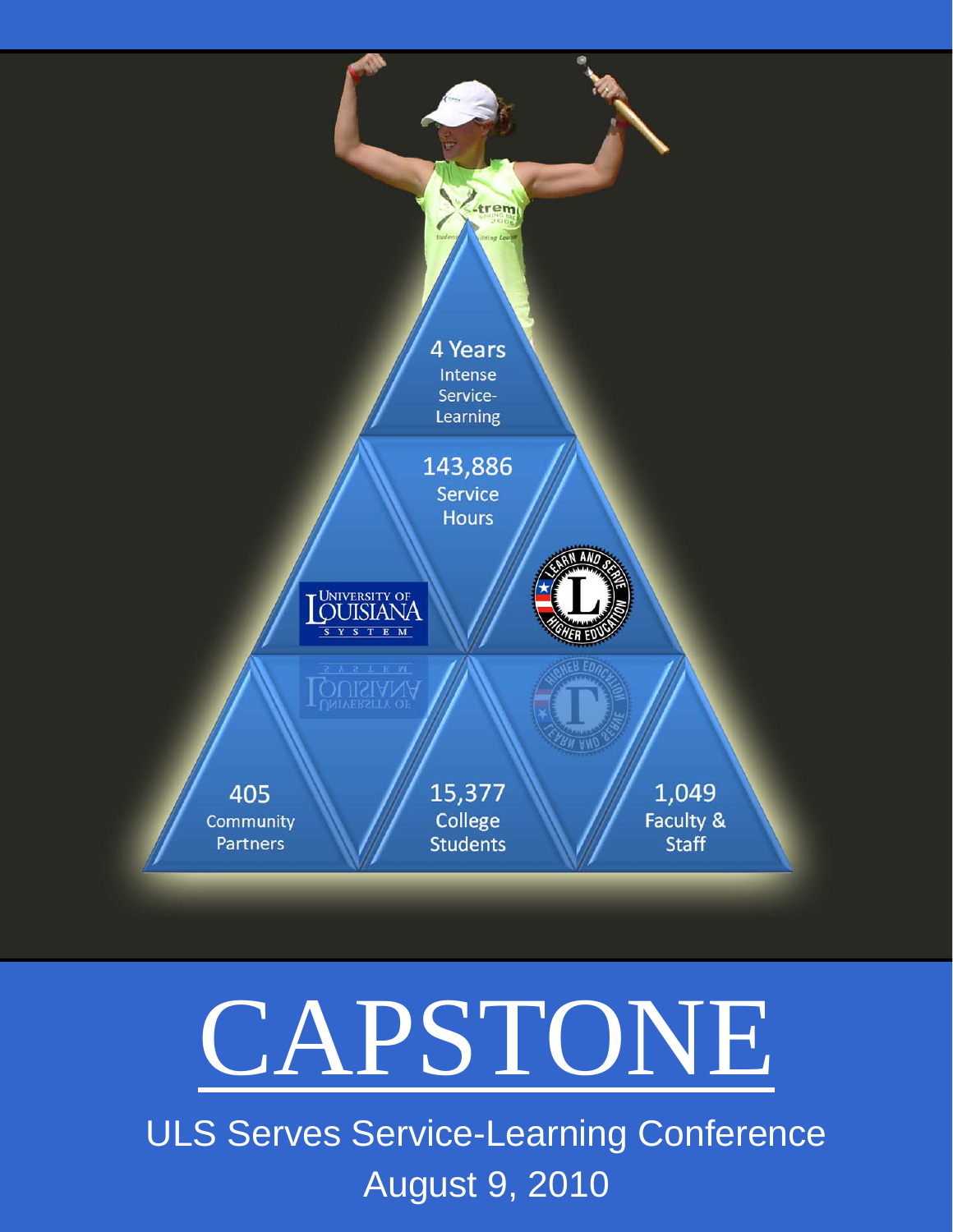

## Claiborne Conference Center

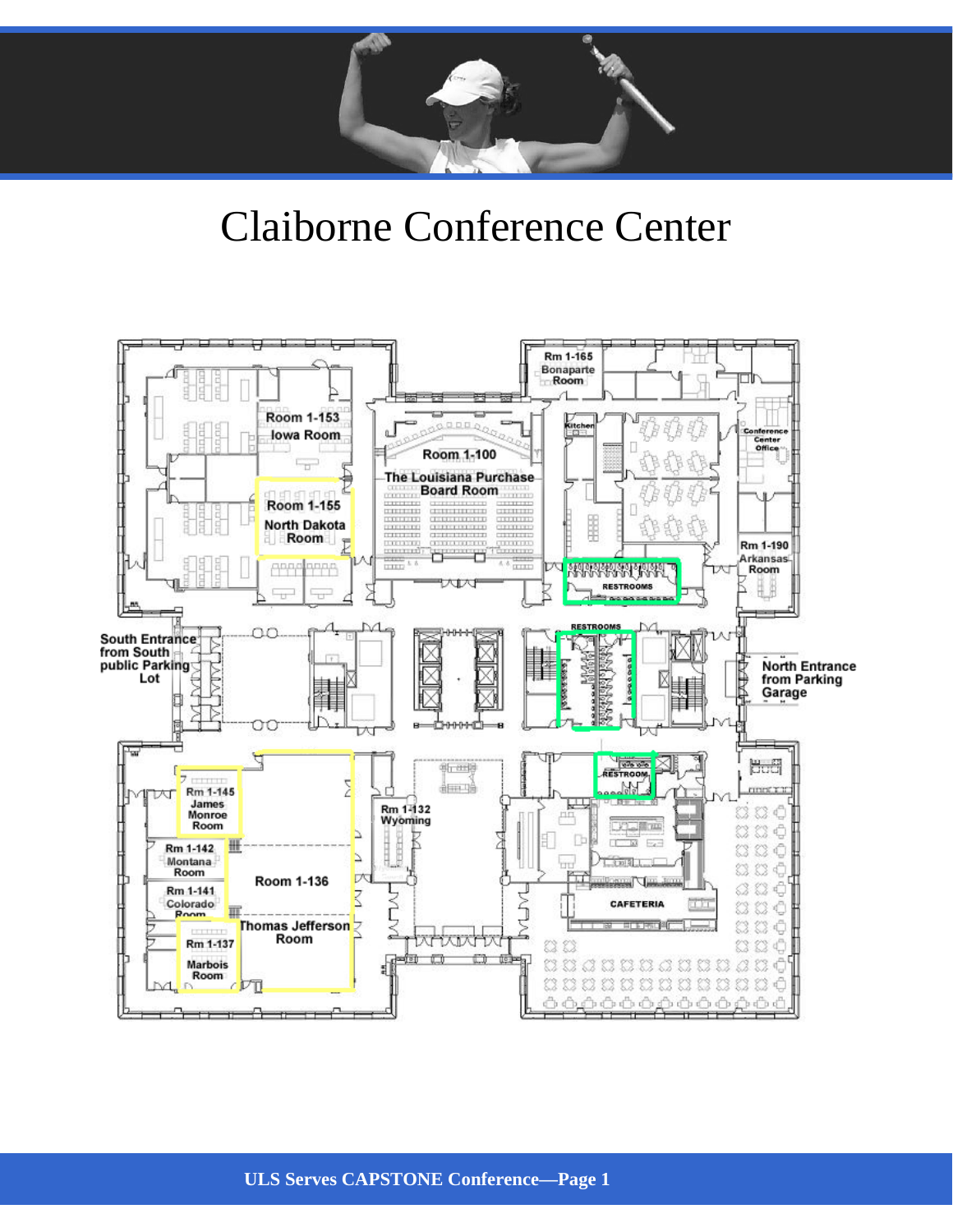## A Message from University of Louisiana System President Randy Moffett

The Fifth Annual *ULS Serves* Service-Learning Conference is appropriately titled "Capstone," as it is a celebration of four years of intensive service-learning at our eight universities.

Our System has always been engaged in community outreach and service, which is important as it creates relationships between the academic components of the university and agencies and groups in the community.



The Learn and Serve America grant, awarded to our System in 2006, planted a seed that has yielded a phenomenal surge

in service-learning on our campuses. Over the course of four years it changed attitudes, grew citizenship and formed lasting partnerships throughout Louisiana.

Even though the grant is ending, I believe the attitudes and the benefits it created will ensure sustainable service-learning on our campuses for years to come.

Congratulations to each of you for your hard work and commitment to this worthy cause. Thanks to you and all the 1,049 faculty and staff; 1,525 adult volunteers; 405 community partners and 15,377 college students who volunteered 143,886 hours of service, *service-learning is and will continue to be an integral part of the University of Louisiana System.* 

# **Contents**

Conference Agenda......................3

Guest Speakers.............................6

Concurrent Session Abstracts.......7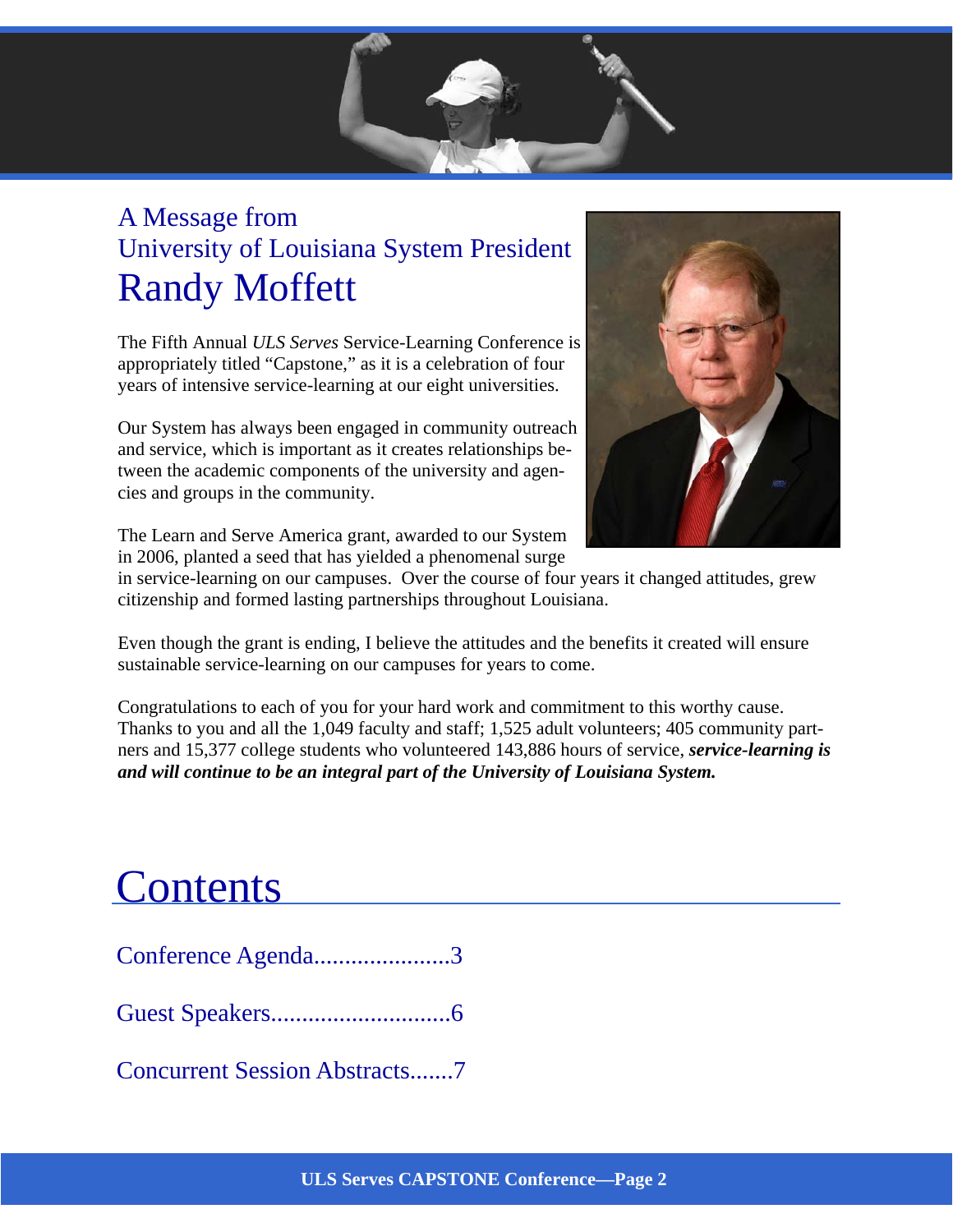

### **Agenda Monday, August 9, 2010**

**Registration** 

8:30 a.m.– 9:00 a.m. Claiborne Conference Center Atrium

**Welcome** Room 136

9:00 a.m.– 9:15 a.m. Brad O'Hara, UL System Provost & VP for Academic Affairs

9:15 a.m.– 10:15 a.m. **Service-Learning: the Simplicity, Complexity, and Urgency of Plenary Session Transforming Service into Learning, and Learning into Service** Nadinne Cruz, National Service-Learning Consultant Room 136

10:30 a.m.– 11:30 a.m. **Concurrent Sessions** 

#### Room 137

- **The Chemical Car as a Tool for the Promotion of Math, Science, and Environmental Awareness in Louisiana Schools** Presenter: William M. Chirdon, University of Louisiana at Lafayette
- **The Advantages and Disadvantages for Integrating Service- Learning in a Course** Presenter: Anne Reynolds-Case, Louisiana Tech University

#### Room 145

- **One Campus One Community Mentoring Program**  Presenter: Michele Caruso, Nicholls State University
- **Integrating Service-Learning into an Airport Planning and Management Course**  Presenter: Kary Munn, Louisiana Tech University

#### Room 155

- **Cooking Up a Storm**  Presenters: Colleen Klein-Ezell and Camille Yates, Southeastern Louisiana University
- **Service-Learners and the Oak Park Middle School Orchestra**  Presenters: Michael Buckles, McNeese State University, and Jean English, Oak Park Middle School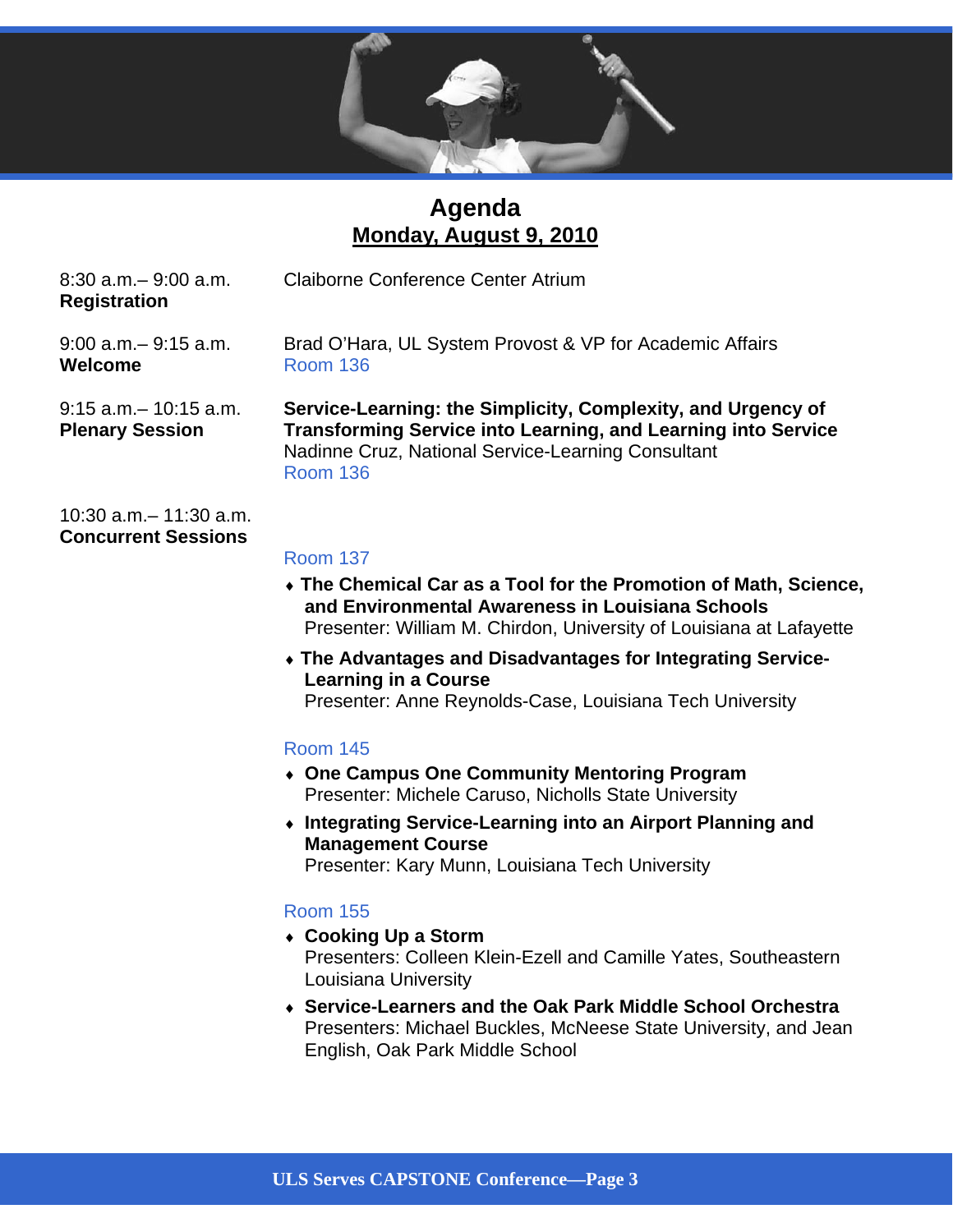

## **Agenda Monday, August 9, 2010**

11:30 a.m. – 12:30 p.m. **Moving Mountains in Louisiana**

**Lunch and Mack McCarter, Founder of Community Renewal International Plenary Session Room 136** 

1:00 p.m.– 2:00 p.m. **Concurrent Sessions Room 137** 

#### 12:30 p.m. – 1:00 p.m. **Special Grant Program and Awards** Room 136

- **After-School Achievement Program for At-Risk Students** Presenters: Tena Golding, Southeastern Louisiana University, and Lynn Hoover, AmeriCorps VISTA and Tangipahoa Alcohol & Drug Abuse Council
- **Service-Learning as the Cornerstone of Art Education Preparation"**

Presenter: Lynn Sanders-Bustle, University of Louisiana at Lafayette

#### Room 145

- **Reviving NSU Tutors** Presenter: Michael K. Cundall, Jr., Northwestern State University
- **Service-Learning in Northern Louisiana: Final Reflections** Presenter: Greg Schelonka, Louisiana Tech University

#### Room 155

- **How to Implement an AmeriCorps Program at a University** Presenters: Jim Hurley, Northwestern State University, and Alex Raphael, Southeastern Louisiana University
- **Project RUNBus** Presenters: Barbara Benson and Chance Gabehart, University of Louisiana at Lafayette

2:00 p.m.– 3:00 p.m. **Presidents' Panel** 

**Plenary Session** Stephen Hulbert, Nicholls State University Frank Pogue, Grambling State University Randall Webb, Northwestern State University Philip Williams, McNeese State University Room 136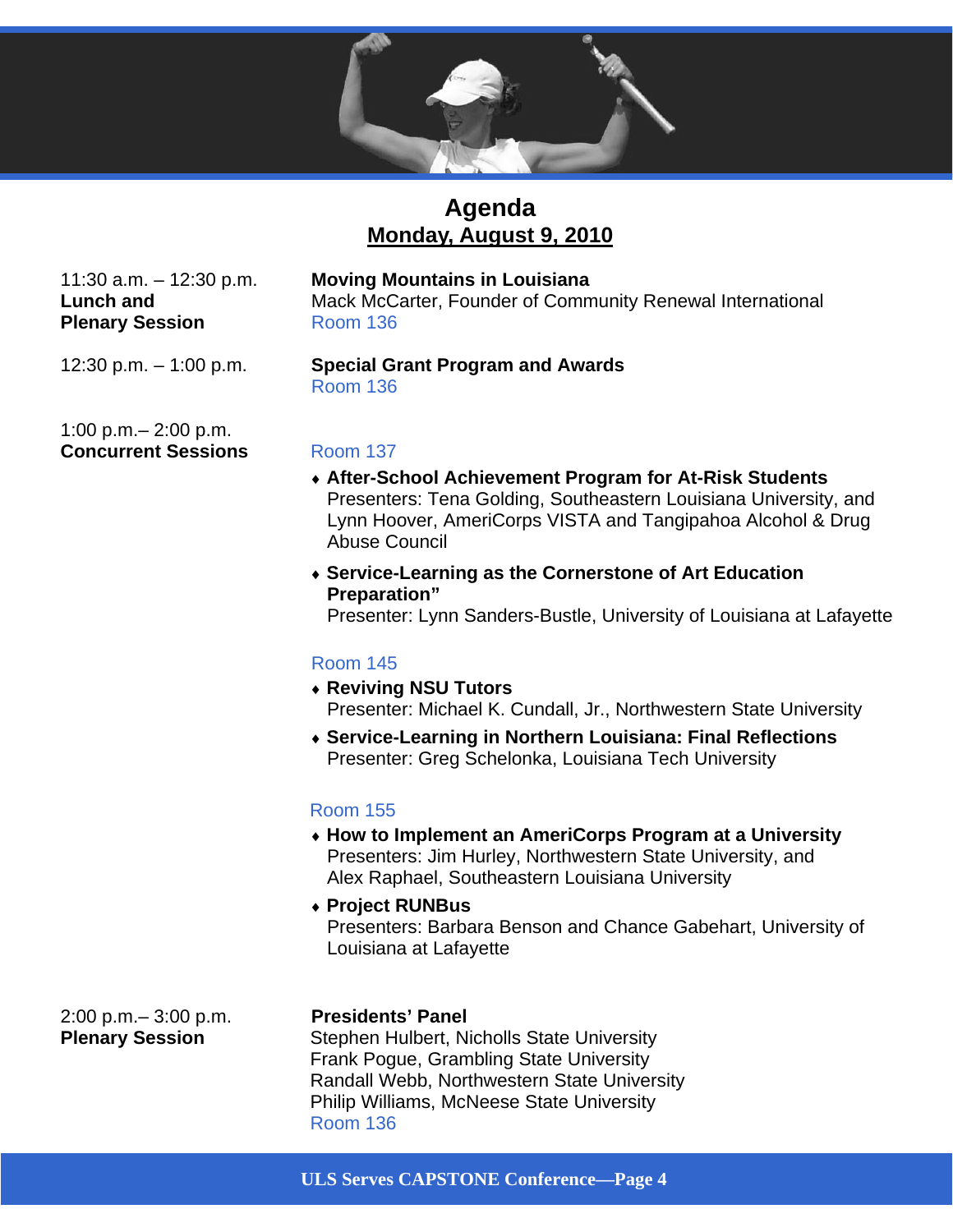

### **Agenda Monday, August 9, 2010**

3:15 p.m.– 4:15 p.m. **Concurrent Sessions** 

#### Room 137

 **Aviation Students Helping Boy Scouts Earn Aviation Merit Badges** 

Presenter: Gary Eure Odom, Louisiana Tech University

 **Success Bound: Examining the Impact of College Student Mentoring on the High School Student Pursuit of Post-Secondary Education** 

Presenters: Toni Sims Muhammad and Tania Babb, University of Louisiana at Lafayette

#### Room 145

- **Infusing Service-Learning into Criminal Justice and University Public Safety Administration Curriculums**  Presenter: Jack Atherton, Northwestern State University
- **Integrating, Sustaining and Marketing Community Partnerships with Limited Resources**  Presenters: Nancy Darland and Shirley Payne, Louisiana Tech

University, and Eric Brazzel, Ruston Fire Department

#### Room 155

- **Integrating Disaster Preparedness into the First Year Experience**  Presenters: Rory L. Bedford and Ellen D. Smiley, Grambling State **University**
- **Service-Learning: Unexpected and Welcomed Outcomes**  Presenter: Henrietta Williams Pichon, Northwestern State University

4:15 p.m. – 4:30 p.m. **Wrap Up**

Room 136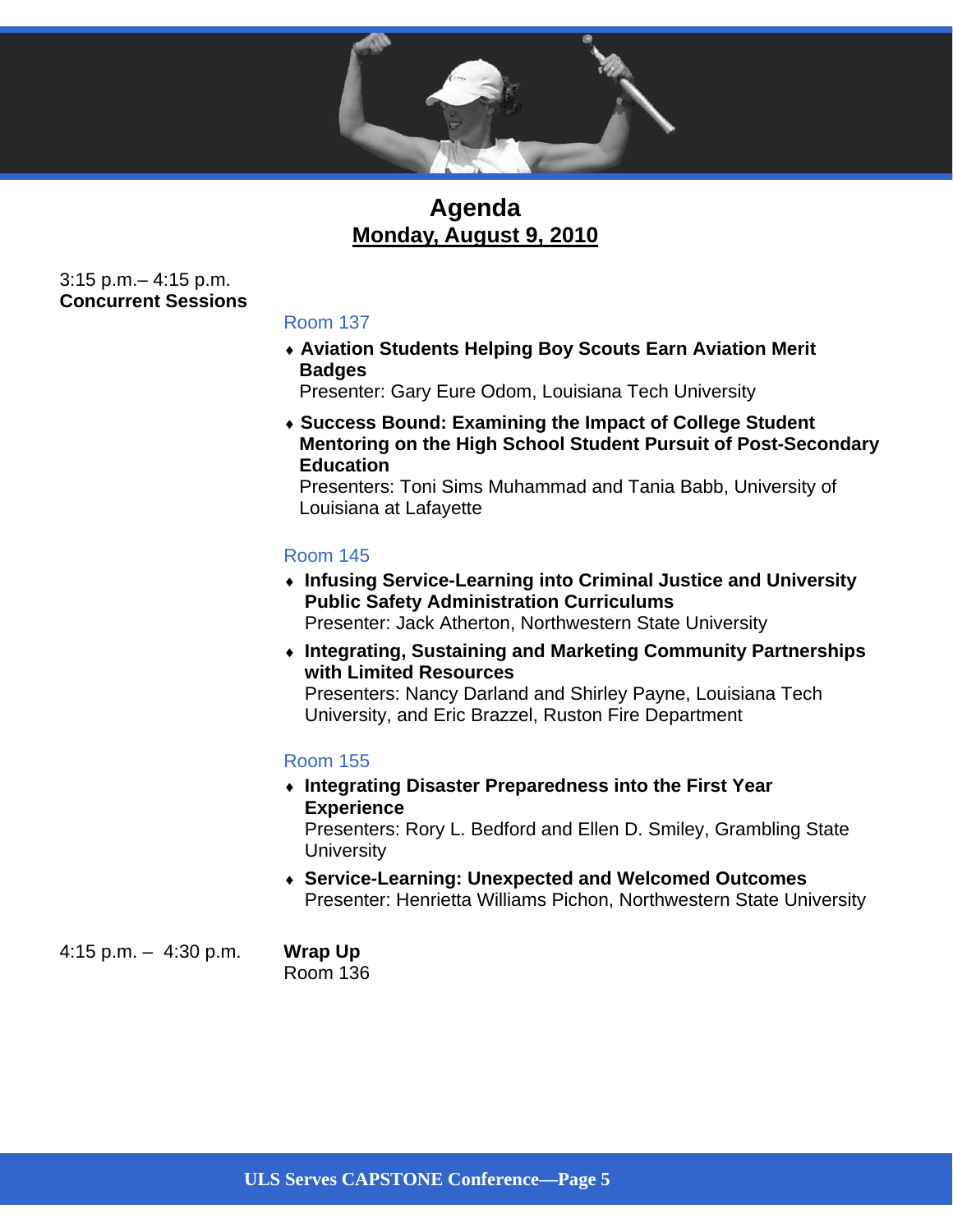## Guest Speakers

Presidents' Panel **Page 8**



**Nadinne Cruz** has been a practitioner, leader, advocate, speaker, and author on the need for pedagogies of engagement in higher education for over 25 years. Her early volunteer experiences with peasants in the Philippines inspired a commitment to integrate teaching with community partnership across diverse worlds of engagement for social change. She is former Director of the Haas Center for Public Service at Stanford, where she founded and directed the Public Service Scholars Program. As past executive director of the Higher Education Consortium for Urban Affairs, she led 18 colleges and universities to develop community-based learning programs in the U.S. and abroad. Among her publications, Nadinne is coauthor of *Service-*Learning: A Movement's Pioneers Reflect on Its Origins, Practice, and Future and Where's the Community in Service-*Learning Research?*. Now an Independent Consultant, Nadinne works nationwide with colleges and universities, and national and state Campus Compacts to strengthen civic education.

**Mack McCarter** is founder and coordinator of Community Renewal International, a non-profit organization which works to restore safe and caring communities. Community Renewal is all about rebuilding hope, restoring caring communities and renewing the spirit of cooperation in every segment of the community. A native of Shreveport, Louisiana, Mack holds a Bachelor of Arts degree in religion from Texas Christian University and a Master of Divinity Degree from Brite Divinity School. He served as a pastor for 18 years in Texas before returning to Shreveport in 1991 to begin implementing his vision for community renewal. CRI was formally organized in 1994 and under Mack's leadership has grown into an organization which has received national and international recognition from the White House, the Robert Wood Johnson Foundation, the Manhattan Institute, Harvard University and the Pew Partnership for Civic Change. In 2008 and 2009, Mack represented CRI at the Clinton Global Initiative in New York City.





**Stephen Hulbert** became the fourth president of Nicholls State University on July 1, 2003. Hulbert came to Louisiana from Montana where he had served as chancellor of the University of Montana-Western from July 1999 to June 2003. Previously, Hulbert served as the commissioner of higher education and chief executive officer to the Rhode Island Board of Governors from 1996 to June 1999. Other higher education service included interim president, provost and vice president for academic affairs, vice president for administrative services and treasurer of the Board of Trustees at the University of Northern Colorado; vice president for finance and administration at Slippery Rock University of Pennsylvania; executive assistant to the president of Mansfield University of Pennsylvania; consultant for University Associates Incorporated of Washington, D.C.; and director of placement, student activities and housing at Western New England College. He received a Bachelor of Science in education from Worcester State College in Massachusetts; a Master of Education from the University of Massachusetts at Amherst and a Doctorate of Education from the State University of New York at Albany.

**Frank G. Pogue** was named president of Grambling State University on June 25, 2010 after serving seven months as interim president. Pogue is a well-respected educator and administrator with a wealth of experience as an agent of positive institutional change and advancement. He has had a long and distinguished 47-year career in higher education including president of Edinboro University of Pennsylvania where he was named president emeritus; interim president at Chicago State University; vice chancellor for student affairs and special programs at State University of New York; interim president of State University of New York of Cobleskill; vice president for student affairs at State University of New York at Albany; senior medical research associate at Meharry Medical College; founder and director of Afro-American studies at Chatham College; and dean of students at Philander Smith College. He received a Bachelor of Science in sociology from Alabama State University; a Master of Science in sociology from Atlanta University and a Doctorate of Philosophy in sociology from the University of Pittsburgh.





**Randall J. Webb** became Northwestern State University's 17th president in July 1996 and is the second-longest serving president in the university's 125-year history. During his tenure, Northwestern has improved its academic programs while attracting better students. The average ACT score of students is increasing, and student leaders are choosing NSU in large numbers. The university has dramatically increased the number of high school valedictorians and salutatorians among first-time freshmen. NSU has also moved boldly to deliver instruction to students wherever they are located. Under Webb, the university has become a state and regional leader in bringing classes to students by compressed video and the Internet. A 1965 graduate of Northwestern in mathematics and business education, Webb earned a Master of Science in mathematics from NSU in 1966. He received a Doctorate in Education from the University of Southern Mississippi in 1971 with a concentration in mathematics and research.

**Philip Williams** became McNeese State University's sixth president on July 1, 2010. Previously, Williams served as president of the University of Montevallo. Other higher education service includes vice president for academic affairs and dean of the college at Methodist College in North Carolina; assistant vice president for academic affairs and assistant professor of business administration at Gardner-Webb University and a fellowship at the Association of Schools of Public Health. He also served as corporate legal counsel for Sea World, Inc. and its parent company Harcourt Brace Jovanovich, Inc. Williams has also published several children's mysteries, adult mysteries, and non-fiction works with his wife. He holds a Bachelor of Arts in history from the University of North Carolina at Chapel Hill; a Juris Doctorate from Columbia University School of Law and a Doctorate in Health Policy and Administration from the University of North Carolina at Chapel Hill.

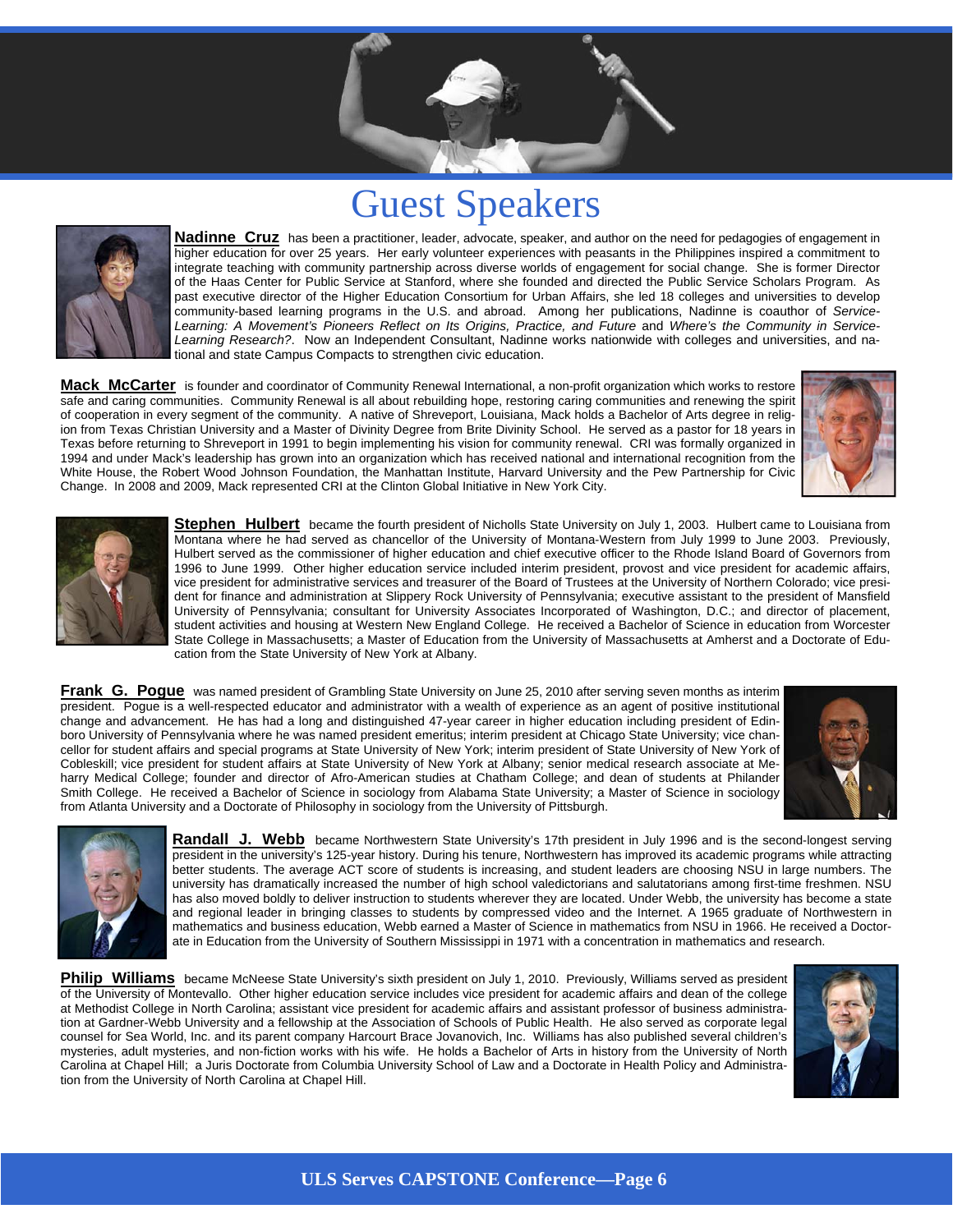

## Concurrent Session Abstracts

| <b>After-School Achievement Pro-</b><br>gram for At-Risk Students                                                                       | The After-School Achievement Program (asap) is a collaboration between Southeastern Louisiana<br>University and community partners to enhance the mathematical concepts of teacher candidates<br>while providing math tutoring and mentoring for at-risk students in grades 1-6. This presentation<br>will provide the results, lessons learned, and community impact of the recent asap project along<br>with tips for building sustainable partnerships between campus and community.                                                                                                  |
|-----------------------------------------------------------------------------------------------------------------------------------------|------------------------------------------------------------------------------------------------------------------------------------------------------------------------------------------------------------------------------------------------------------------------------------------------------------------------------------------------------------------------------------------------------------------------------------------------------------------------------------------------------------------------------------------------------------------------------------------|
| The Advantages and Disadvan-<br>tages for Integrating Service-<br><b>Learning in a Course</b>                                           | Over the past two decades service-learning has become an established part of higher education<br>courses from various disciplines. There are advantages and disadvantages for instructors to con-<br>sider when including a service-learning component in their course content. These will be the topic<br>of this presentation, based on the examples of service-learning projects described by various au-<br>thors in the comprehensive volume, Learning the language of global citizenship: Service-learning<br>in applied linguistics, edited by Adrian Wurr and Josef Hellebrandt. |
| <b>Aviation Students Helping Boy</b><br><b>Scouts Earn Aviation Merit</b><br><b>Badges</b>                                              | How Flight Instructor applicants (students) within the Department of Professional Aviation at Lou-<br>isiana Tech University work with a local Boy Scout troop in a Service-Learning effort to have the<br>Boy Scouts earn their Aviation Merit badge. This effort is planned, coordinated, and completed<br>through the PRAV-414 Flight Instructor Ground Training Course taught at Tech.                                                                                                                                                                                               |
| <b>Cooking Up a Storm</b>                                                                                                               | This grant project focused on hurricane preparedness and emphasized healthy eating habits. The<br>project established a greenhouse in preparation for a school garden. Come learn about the numer-<br>ous grant activities that initiated community partnerships and fulfilled the project goals. One of the<br>outcomes of the project was that all 510 students at the local early learning center planted a vegeta-<br>ble/herb seed, watched it grow, and took it home to encourage families towards healthier eating<br>habits.                                                     |
| <b>How to Implement an AmeriCorps</b><br><b>Program at a University</b>                                                                 | The presentation will consist of an overview of AmeriCorps and the ways in which AmeriCorps<br>can advance service-learning at the university and in the community. Topics include the applica-<br>tion process, recruitment, benefits, and current projects at Southeastern Louisiana University and<br>Northwestern State University.                                                                                                                                                                                                                                                  |
| The Chemical Car as a Tool for<br>the Promotion of Math, Science,<br>and Environmental Awareness in<br><b>Louisiana Schools</b>         | This project served dual educational objectives. The primary objective of this service project was<br>to educate and motivate students from a variety of age groups $(K-12)$ on energy and environmental<br>issues while promoting careers in math, science, and engineering. This was accomplished by un-<br>dergraduate students at UL Lafayette who built a hydrogen-powered car. The secondary benefit of<br>this project is that the undergraduate students received valuable hands-on experience designing and<br>building their own chemical car.                                 |
| <b>Infusing Service-Learning into</b><br><b>Criminal Justice and University</b><br><b>Public Safety Administration Cur-</b><br>riculums | This presentation will chronicle efforts of the presenter to infuse service learning into the Criminal<br>Justice and Unified Public Safety Administration curriculums at Northwestern State University.                                                                                                                                                                                                                                                                                                                                                                                 |
| into the First Year Experience                                                                                                          | Integrating Disaster Preparedness The project utilized the resources of Homeland Security to train the First Year Experience Students<br>(members of the freshman class). These students provided awareness for other university students,<br>the faculty and staff by posting flyers and conducting workshops that raised awareness about disas-<br>ter preparation.                                                                                                                                                                                                                    |
| <b>Integrating Service-Learning into</b><br>an Airport Planning and Manage-<br>ment Course                                              | Through a partnership with the Aviation Section of the Louisiana Department of Transportation<br>and Development, students enrolled in the Airport Planning and Management Course at Louisiana<br>Tech University are providing community service at Louisiana airports. The students work with<br>local airport officials to help enhance airfield safety and improve facility appearance. These ser-<br>vice projects provide opportunities for students to become familiar with the airport environment<br>and understand the importance of facility preservation.                    |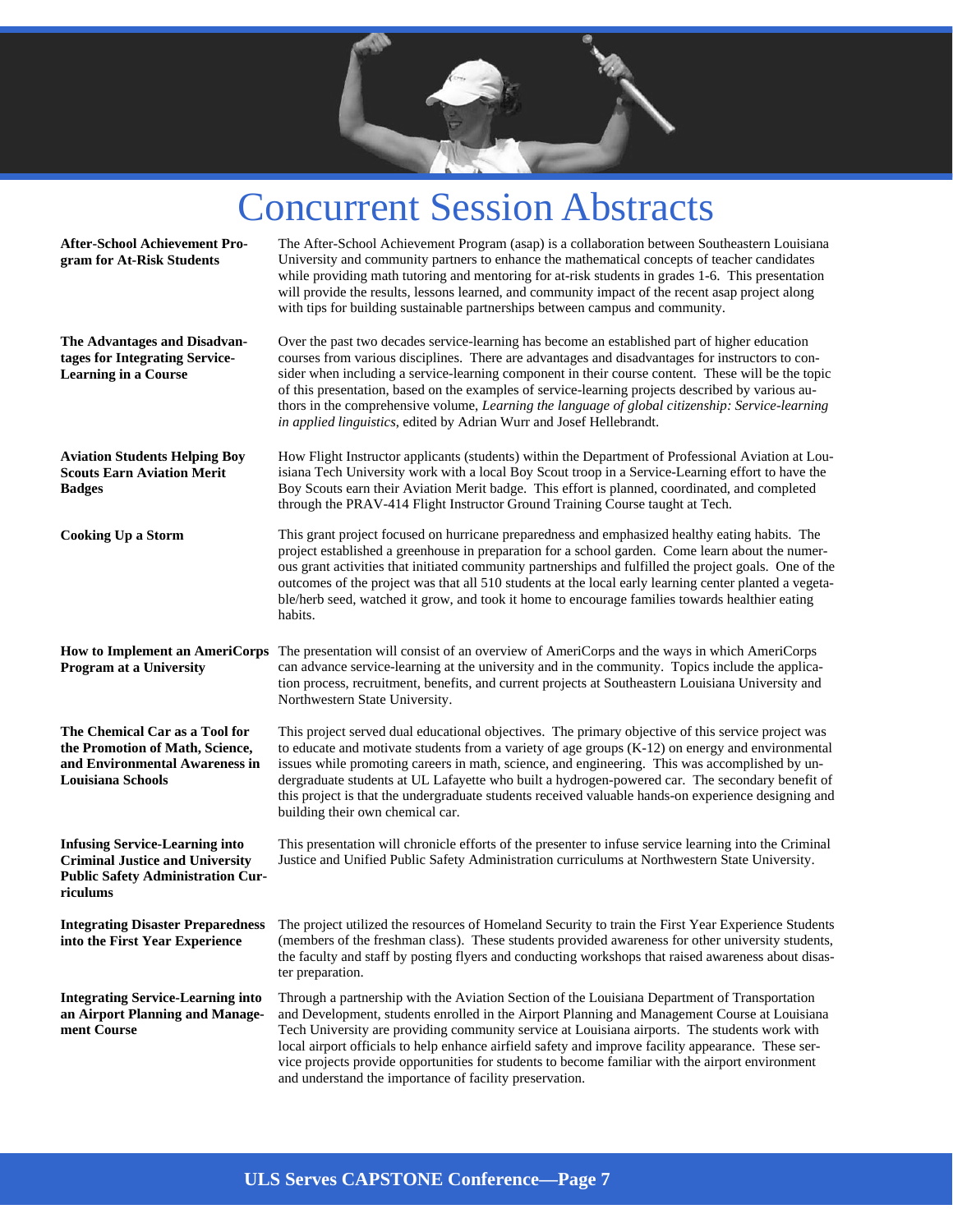

## Concurrent Session Abstracts

| <b>Integrating, Sustaining and Mar-</b><br>keting Community Partnerships<br>with Limited Resources                                                                   | Emergency preparedness and safety are critical to healthcare providers, EMS and law enforcement<br>who serve our communities. Louisiana Tech University and the city of Ruston embraced this idea<br>in planning disaster training and drills, educational programs for service providers and community<br>projects such as "Safety Saturday." This session highlights a partnership between law enforce-<br>ment, EMS, nursing students, area health care agencies and local businesses who were involved in<br>these service learning activities.                                   |
|----------------------------------------------------------------------------------------------------------------------------------------------------------------------|---------------------------------------------------------------------------------------------------------------------------------------------------------------------------------------------------------------------------------------------------------------------------------------------------------------------------------------------------------------------------------------------------------------------------------------------------------------------------------------------------------------------------------------------------------------------------------------|
| <b>One Campus One Community</b><br><b>Mentoring Program</b>                                                                                                          | This session will review the One Campus One Community mentor program developed by Nicholls<br>State University that utilized a JAG program in a Terrebonne Parish School District alternative<br>school. The discussion will include an overview of the three-credit class that was developed spe-<br>cifically for Nicholls students participating in the program.                                                                                                                                                                                                                   |
| <b>Project RUNBus</b>                                                                                                                                                | The RUNBus is an exhibition vehicle, established by RUN, a group of UL Lafayette students who<br>have formed a non-profit organization exclusively to support higher education by fostering a re-<br>sourceful support network on campus. This project provides an opportunity for students in multi-<br>ple disciplines to gain hands-on experience in their chosen field of study and will provide an excit-<br>ing space for learning about alternative energy, environmental protection, sustainability and social<br>entrepreneurship.                                           |
| <b>Reviving NSU Tutors</b>                                                                                                                                           | In this presentation we describe the process of revising NSU Tutors, a 20-year-old service organi-<br>zation, that relies on volunteer college students to help tutor local and area grade school and high<br>school students. The successes and shortcomings of the program will be discussed as well as the<br>plans and changes made for the future of the program. Tutors ended up serving roughly 15 people<br>per day.                                                                                                                                                          |
| <b>Service-Learners and the Oak</b><br>Park Middle School Orchestra                                                                                                  | The McNeese State University string methods course is a required course for all BMED majors in<br>which they learn the fundamentals of playing bowed string instruments. After some basic mastery,<br>the students then take their newly acquired skills and assist the orchestra director as service-<br>learners at a local middle school, Oak Park Middle School. Over the course of a semester, both<br>college and middle school students benefited from this relationship in many ways, which included<br>increased motivation to learn as well as improved performance skills. |
| <b>Service-Learning as the Corner-</b><br>stone of Art Education Prepara-<br>tion                                                                                    | In this presentation, a university art educator will demonstrate how service-learning envisioned as<br>a "language of we" has served as a successful model in the preparation of art educators. Over a six<br>-year period service-learning and early field experiences have been integrated into the art education<br>curriculum working with after-school programs and a local outreach center for the homeless. Both<br>venues have proven to be powerful community spaces for authentic learning experiences.                                                                     |
| <b>Service-Learning in Northern</b><br><b>Louisiana: Final Reflections</b>                                                                                           | When Tech students began tutoring Spanish-speaking elementary students in Farmerville, they<br>discovered how volunteering facilitated a cultural exchange through teaching their language and<br>using a second language learned at the university. The presentation examines the difficulties en-<br>countered as a service project becomes a service learning project, including developing the proper<br>academic context among institutional concern, and the reflections made by students after complet-<br>ing the project.                                                    |
| <b>Welcomed Outcomes</b>                                                                                                                                             | Service-Learning: Unexpected and This session will discuss the experiences of Student Personnel Services graduate students with a<br>service learning project designed to assist disadvantaged youth. The session will discuss the pro-<br>ject and learning outcomes. More importantly, this session will focus on the expected and wel-<br>comed outcomes for both the students and the faculty member.                                                                                                                                                                             |
| <b>Success Bound: Examining the</b><br><b>Impact of College Student Men-</b><br>toring on the High School Student<br><b>Pursuit of Post-Secondary Educa-</b><br>tion | The UL Sociological Society (ULSS) provided mentoring, college preparatory assistance, and<br>social activities to over 50 ninth grade high school students. The program involved campus and<br>community organizations that provided additional support in the form of critical interactions. The<br>current study underway is to determine the overall impact of Success Bound on high school student<br>academic achievement and desire to seek post-secondary education.                                                                                                          |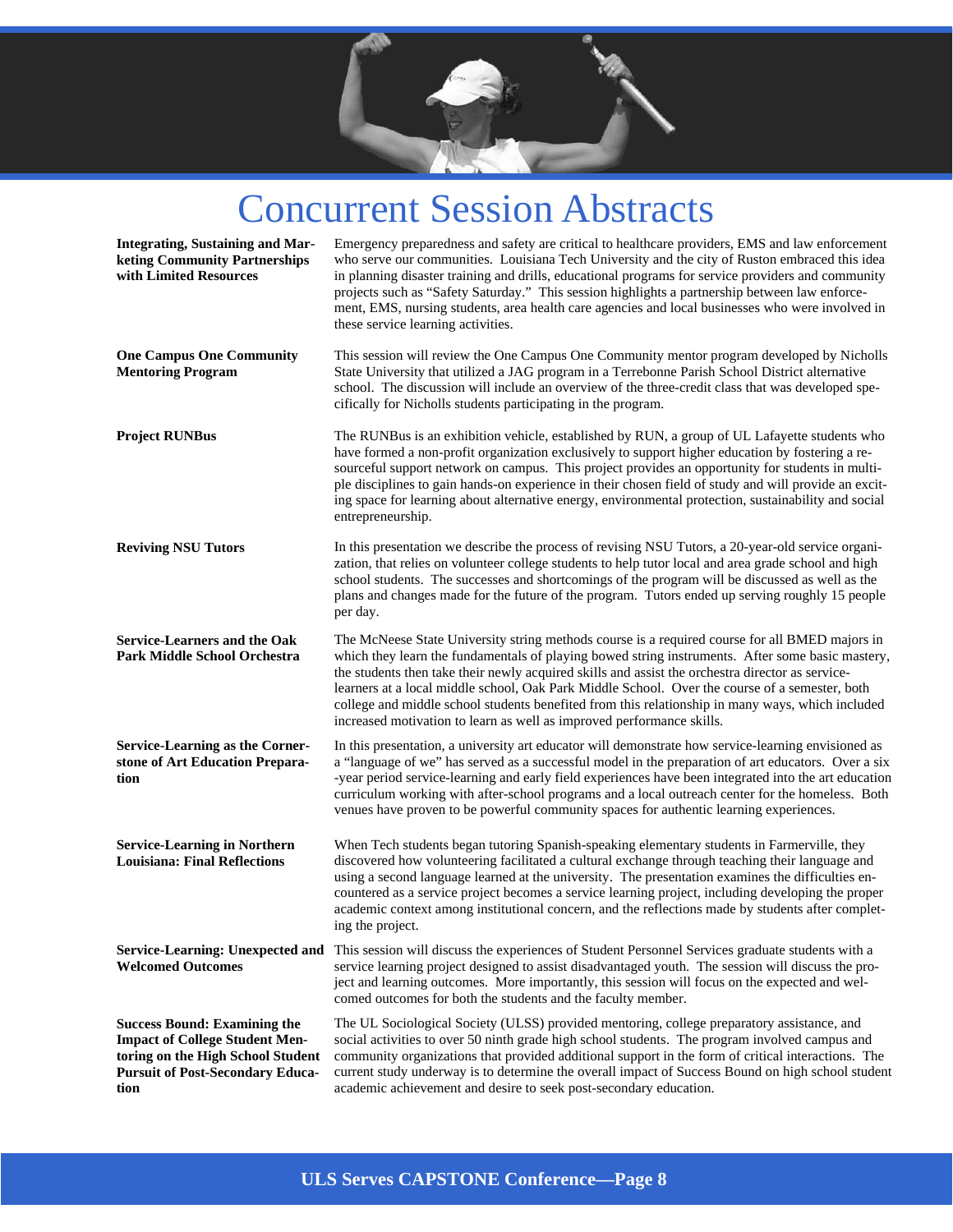

Conference Notes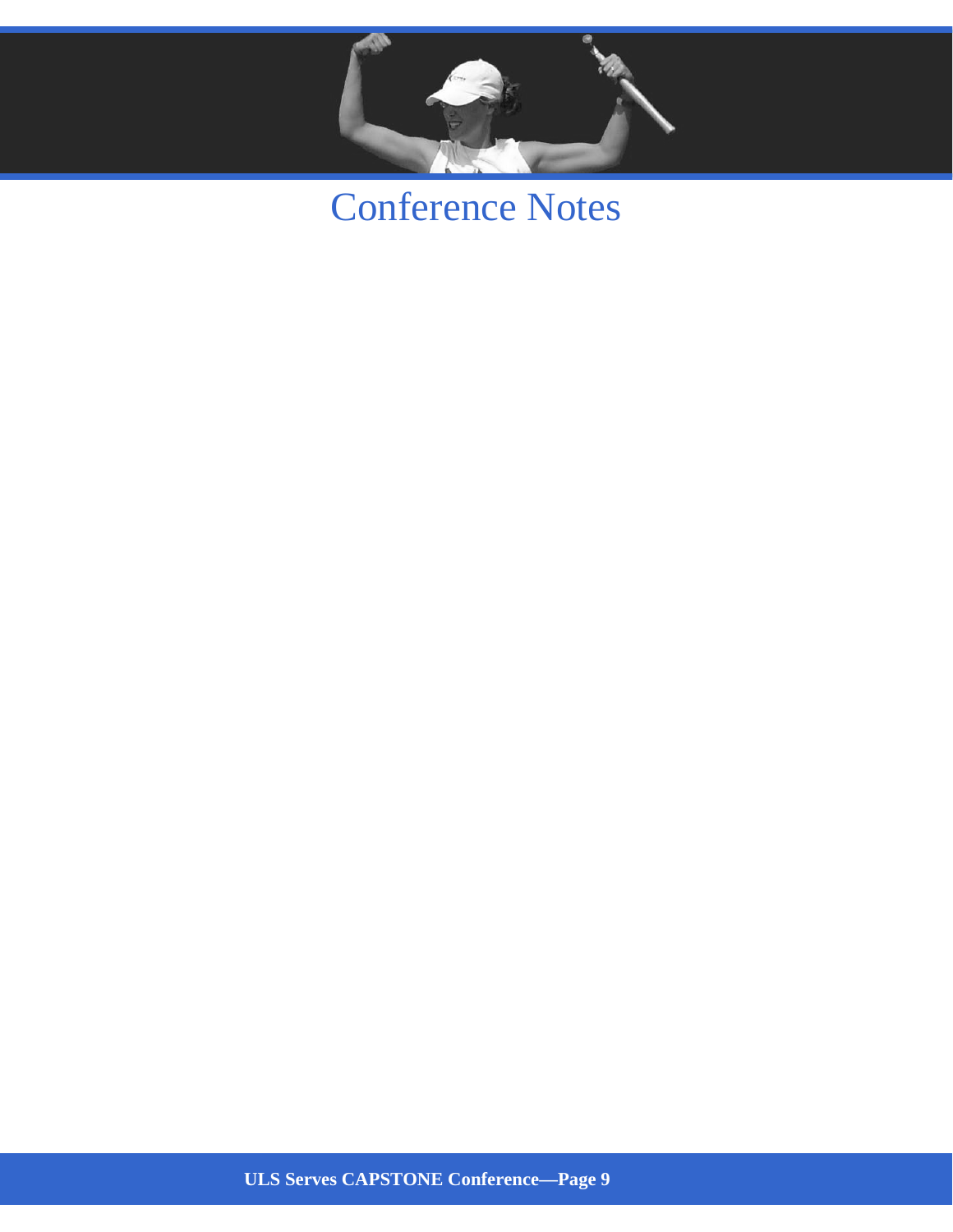

## Conference Notes

**ULS Serves CAPSTONE Conference—Page 10**